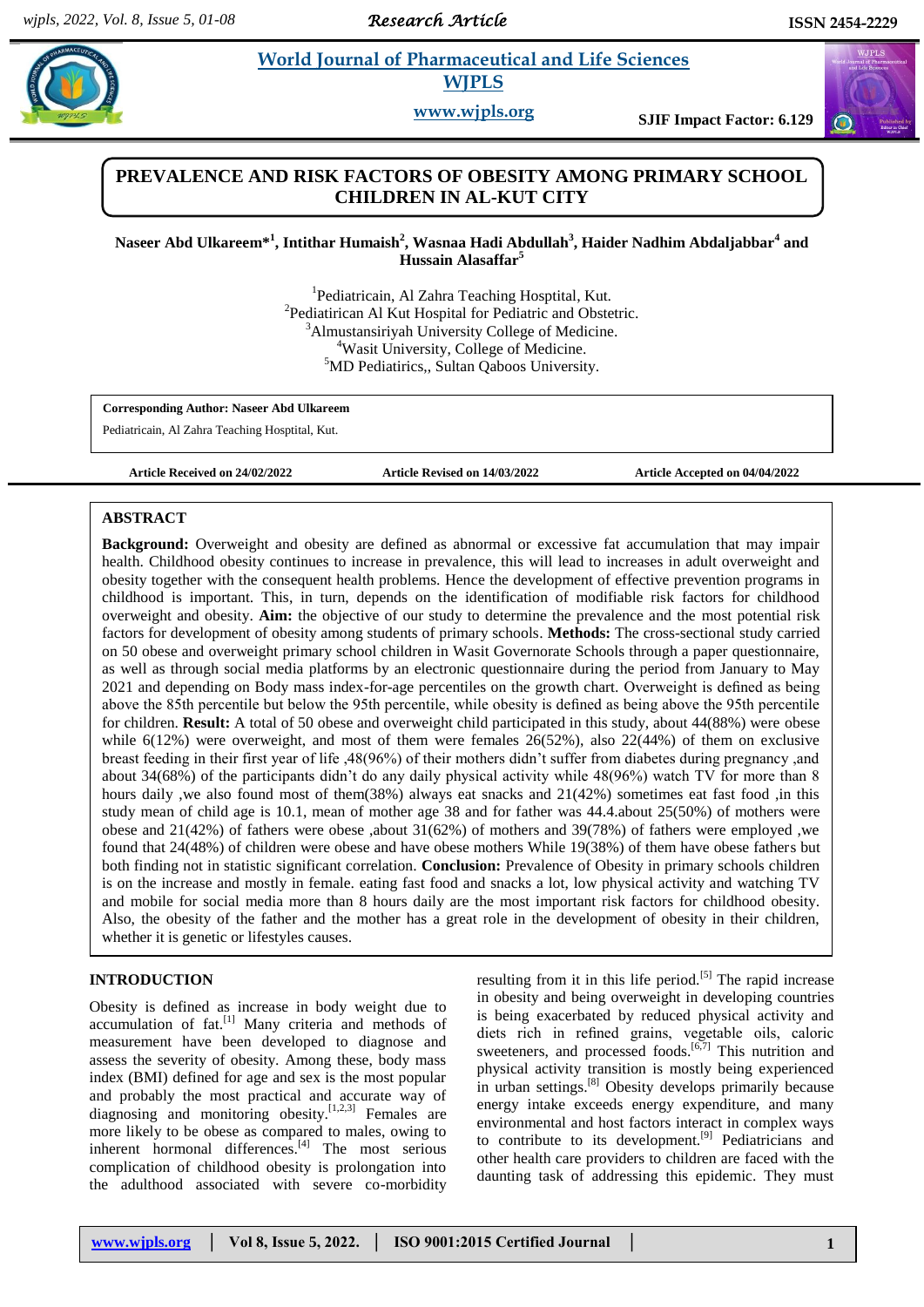identify those children and adolescents who are, or are at risk for becoming, overweight or obese, in addition to preventing the chronic illness of obesity in all children and adolescents and identifying those at increased risk. Many obese adolescents remain obese into adulthood, with increased morbidity and mortality due to cardiovascular, metabolic, or oncological disorders.<sup>[10]</sup> it has been indicated that being overweight/obese is significantly associated with physical inactivity, low educational level, and older age groups of children.<sup>[11]</sup>

These children suffer from psychosocial issues (e.g., depression, being bullied, and decreased school performance) and physical complications (e.g., hypertension, nonalcoholic fatty liver disease, type 2 diabetes, and hyperlipidemia). Being overweight in childhood significantly increases future mortality in adulthood. childhood overweight continues to increase in prevalence, with the proportion of children above the 85 the percentile of body mass index (BMI) reaching 31% in the most recent National Health and Nutrition Examination.<sup>[12]</sup> This will lead to increases in adult overweight and obesity together with the consequent health problems associated with overweight and obesity in both children and adults.

As the prevalence rates of infant and early childhood overweight (>85th centile) and obesity (>95th centile) are increasing within global populations.<sup>[13]</sup> BMIs for children and teens can be calculated in the same way, but the results do not have the same meaning because the normal amount of body fat varies with age and gender. Therefore, normal and overweight BMIs are defined according to age and gender. Overweight is defined as being above the 85th percentile but below the 95th percentile, while obesity is defined as being above the 95th percentile for children of the same age and sex.<sup>[14]</sup> Childhood obesity affects all, irrespective of their age, sex, or ethnicity. However, it is found to be particularly prevalent in areas that have undergone economic growth, urbanization,[15,16,17] technological advancement, and food behavior modification.<sup>[18,19,20,21,22]</sup> There is growing evidence that childhood obesity can be more effectively averted by interventions than adult obesity; thus, interventions aimed at modifying risk factors to reduce/prevent childhood obesity in developing settings should be considered.<sup>[23]</sup>

#### **Aim of the study**

 $\checkmark$  To establish the prevalence of obesity and potential risk factors responsible for the development of obesity among children attending primary schools in Wasit,

 $\checkmark$  Assess the importance of this problem and to work out possibilities of timely prevention at the earliest age with the ultimate goal of promoting population health.

#### **METHODS AND MATERIALS**

cross-sectional study,the duration of study was 8 months from January to August 2021, 50 obese and overweight

primary school children in Wasit Governorate Schools through a paper questionnaire, as well as through social media platforms by an electronic questionnaire and depending on Body mass index-for-age percentiles on the growth chart. The study included children who are their Percentile more than 85 and their ages.<sup>[6-14]</sup> The children under 6 years of age are excluded. The information was taken from the parents after their consent, the questionnaire contained 44 questions about the child's age and weight, as well as the parents' age and weight, the parents' education level and occupations and information on the child's birth, growth and nutrition at home and school. Raw data were entered into Microsoft Excel. Statistical analyses were conducted using IBM SPSS Statistics 24. The analysis involved computation of descriptive statistics; frequencies, means, and standard deviations. Statistical analysis outputs were presented in form of tables.

### **RESULT**

Regarding demographic data is shown that 44(88%) of children are Obese, while only 6(12%)are overweight, 26(52%)are female, 24(48%) are male. 29(58%)were vaginally delivered, while 21(42%) were delivered by caesarean section, also for feeding the child in his first year was 22(44%) on breastfeeding, 13(26%) of them formula feeding, and 15(30%)mixed feeding. One of the most important diseases that the mother suffers during pregnancy is diabetes,The percentage of children whose mothers suffered from diabetes during pregnancy was 4%(2), while 48(46%) of their mothers did not suffer from diabetes during pregnancy, as for the daily life of the child and spending time in physical activities or watching TV,34 (68%) of them do not participate in daily physical activities and 48(96%) of them spend more than 8 hours watching TV or phone as show in Table no (1).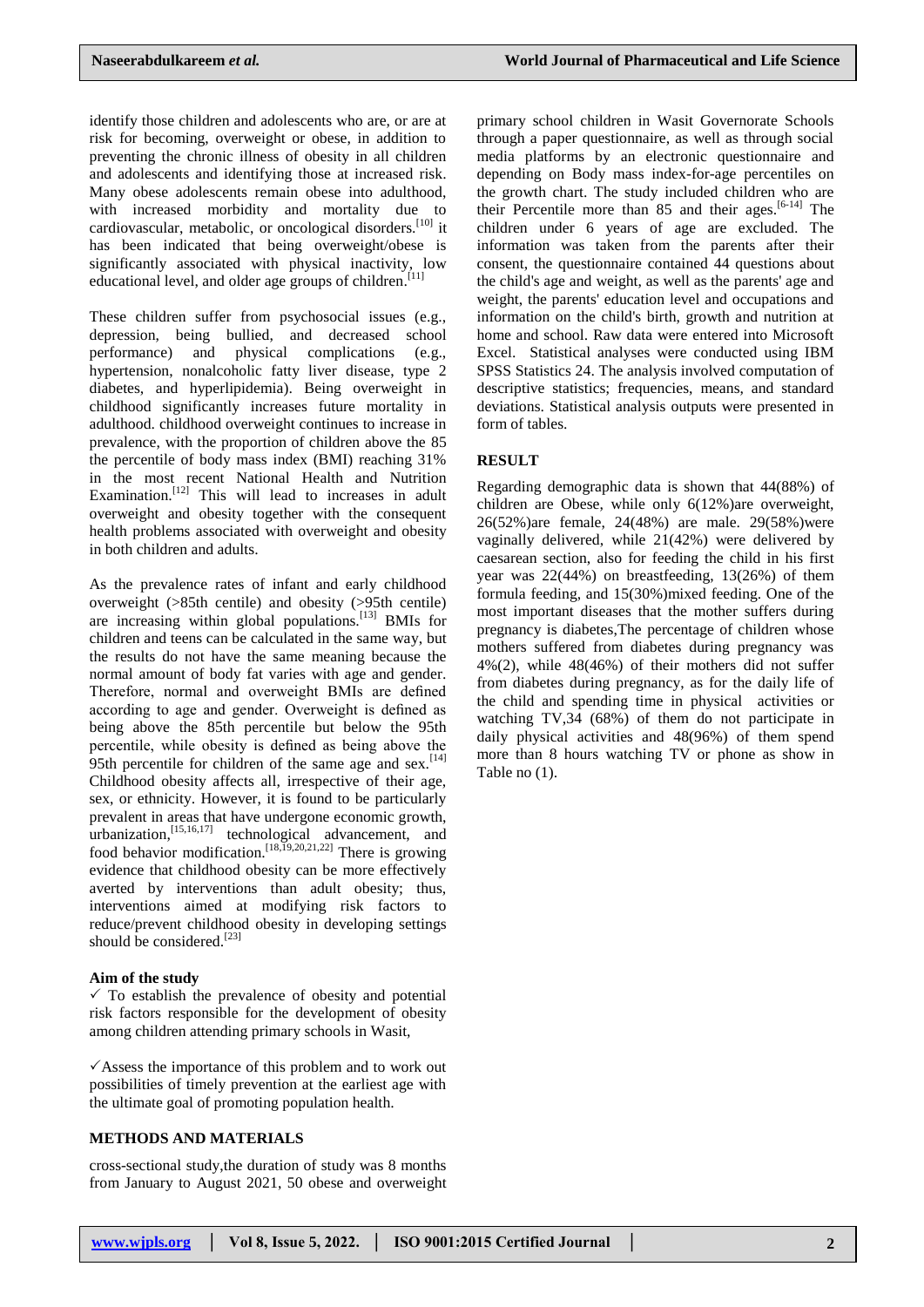**Table (1): Demographic data of child with obesity.**

| <b>Item</b>                                             | $\mathbf{N}\mathbf{0}$ | <b>Percent</b> |  |  |  |
|---------------------------------------------------------|------------------------|----------------|--|--|--|
| <b>Obesity type</b>                                     |                        |                |  |  |  |
| obese                                                   | 44                     | 88.0           |  |  |  |
| overweight                                              | 6                      | 12.0           |  |  |  |
| <b>Gender</b>                                           |                        |                |  |  |  |
| male                                                    | 24                     | 48.0           |  |  |  |
| female                                                  | 26                     | 52.0           |  |  |  |
| <b>Mode of devilry</b>                                  |                        |                |  |  |  |
| normal vaginal                                          | 29                     | 58.0           |  |  |  |
| caesarean                                               | 21                     | 42.0           |  |  |  |
| Infant period feeding                                   |                        |                |  |  |  |
| breast feeding                                          | 22                     | 44.0           |  |  |  |
| formula                                                 | 13                     | 26.0           |  |  |  |
| mixed                                                   | 15                     | 30.0           |  |  |  |
| <b>DM</b> during pregnancy                              |                        |                |  |  |  |
| yes                                                     | 2                      | 4.0            |  |  |  |
| N <sub>0</sub>                                          | 48                     | 96.0           |  |  |  |
| participating in physical activity                      |                        |                |  |  |  |
| yes                                                     | 16                     | 32.0           |  |  |  |
| N <sub>0</sub>                                          | 34                     | 68.0           |  |  |  |
| Watching TV or phone for social media more than 8 hours |                        |                |  |  |  |
| yes                                                     | 48                     | 96.0           |  |  |  |
| N <sub>0</sub>                                          | $\overline{c}$         | 4.0            |  |  |  |

Regarding child nutrition,21 (42%)of the children always eat breakfast, and only 5(10%) never eat breakfast. 19(38%) of them often eat when they feel lonely or angry, as well as 19(38%) of them always eat snacks

while 11(22%) eat them sometimes. As for fast food, 21(42%)eat fast food sometimes while 10 (20%) eat it usually as show in table no.2**.**

**Table (2): nutritional behavior of child with obesity.**

| <b>Item</b>                                | N <sub>0</sub> | Percent |  |  |  |  |
|--------------------------------------------|----------------|---------|--|--|--|--|
| eating breakfast                           |                |         |  |  |  |  |
| always                                     | 21             | 42.0    |  |  |  |  |
| usualy                                     | 9              | 18.0    |  |  |  |  |
| often times                                | $\overline{3}$ | 6.0     |  |  |  |  |
| sometimes                                  | 12             | 24.0    |  |  |  |  |
| absolutely not                             | 5              | 10.0    |  |  |  |  |
| child eating when he/she is angry or alone |                |         |  |  |  |  |
| always                                     | 10             | 20.0    |  |  |  |  |
| usually                                    | 3              | 6.0     |  |  |  |  |
| often times                                | 19             | 38.0    |  |  |  |  |
| sometimes                                  | 15             | 30.0    |  |  |  |  |
| never                                      | 3              | 6.0     |  |  |  |  |
| eating snacks                              |                |         |  |  |  |  |
| always                                     | 19             | 38.0    |  |  |  |  |
| usually                                    | 10             | 20.0    |  |  |  |  |
| often times                                | 9              | 18.0    |  |  |  |  |
| sometimes                                  | 11             | 22.0    |  |  |  |  |
| never                                      | 1              | 2.0     |  |  |  |  |
| eating fast food                           |                |         |  |  |  |  |
| always                                     | 5              | 10.0    |  |  |  |  |
| usually                                    | 10             | 20.0    |  |  |  |  |
| often times                                | 8              | 16.0    |  |  |  |  |
| sometimes                                  | 21             | 42.0    |  |  |  |  |
| never                                      | 6              | 12.0    |  |  |  |  |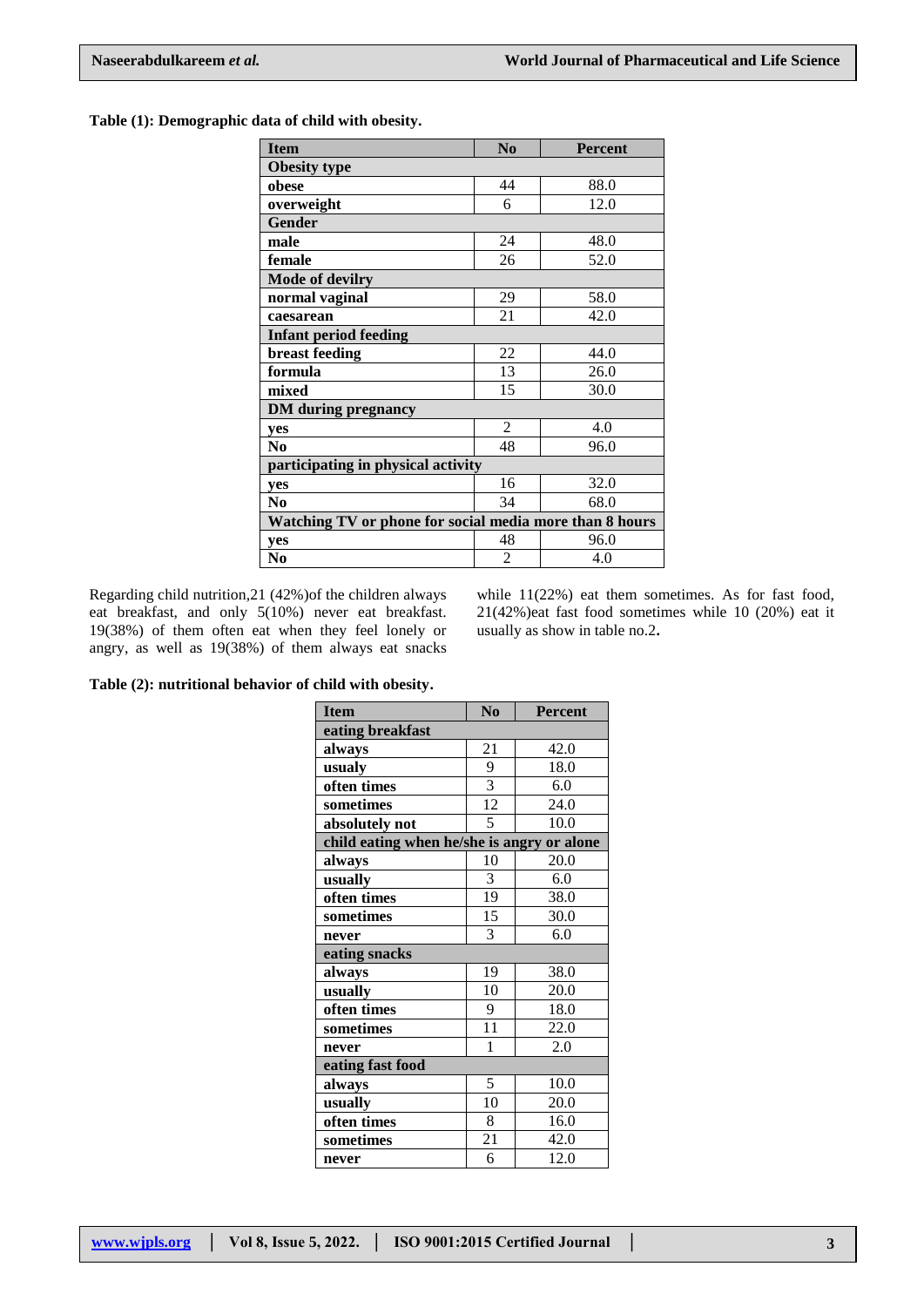#### **Table (3): descriptive data of child and their parents.**

| <b>Item</b>          | N  | <b>Minimum</b> | <b>Maximum</b> | <b>Mean</b> | S.D |
|----------------------|----|----------------|----------------|-------------|-----|
| age of child         | 50 |                | 14             | 10.1        | 2.2 |
| mother age           | 50 | 20             | 73             | 38.3        | 9.1 |
| father age           | 49 | 28             | 66             | 44.4        | 9.4 |
| <b>BMI</b> of child  | 50 | 20             | 47.9           | 29.5        | 5.6 |
| <b>BMI</b> of mother | 50 | 22.4           | 39.6           | 29.9        | 4.3 |
| <b>BMI</b> of father | 50 | 18.9           | 37.5           | 28.3        | 4.6 |

25(50%) of the mothers are obese while21(42%)are overweight and 21(42%) of the fathers are obese while 16(32%) are of them are normal weight. As for the work of parents, 31(62%) of the mothers are employed, while 39(78%)of the fathers are employed. as show in table no. (4).

#### **Table (4): demographic data of child's parents.**

| <b>Item</b>        | N <sub>o</sub> | <b>Percent</b> |  |  |  |
|--------------------|----------------|----------------|--|--|--|
| <b>Mother BMI</b>  |                |                |  |  |  |
| normal             | 4              | 8.0            |  |  |  |
| overweight         | 21             | 42.0           |  |  |  |
| obese              | 25             | 50.0           |  |  |  |
| <b>Father BMI</b>  |                |                |  |  |  |
| normal             | 16             | 32.0           |  |  |  |
| overweight         | 13             | 26.0           |  |  |  |
| obese              | 21             | 42.0           |  |  |  |
| <b>Mother work</b> |                |                |  |  |  |
| unemployed         | 19             | 38.0           |  |  |  |
| employee           | 31             | 62.0           |  |  |  |
| <b>Father work</b> |                |                |  |  |  |
| unemployed         | 11             | 22.0           |  |  |  |
| employee           | 39             | 78.0           |  |  |  |

24 (48%)of children are obese and have obese mothers, and 17 (34%) of them have overweight mothers while 4(8%) of children are overweight and have overweight mothers. P value isn't significant as show in table no. (5).

#### **Table (5): correlation between obesity type and mother BMI.**

| <b>Item</b> | Normal $(\frac{9}{6})$ | Overweight $(\% )$ | Obese $(\% )$ | Total $(\% )$ | P value |
|-------------|------------------------|--------------------|---------------|---------------|---------|
| obese       | 3(6)                   | (34)               | 24 (48)       | 44 (88)       | 0.2     |
| overweight  | (2)                    | (8)                |               |               |         |

19 (38%) of children are obese and have obese fathers, and14(28%) of them have fathers with normal weight. P value isn't significant as show in table no. (6).

| Table (6): correlation between obesity type and father BMI. |  |  |  |
|-------------------------------------------------------------|--|--|--|
|                                                             |  |  |  |

| <b>Item</b> | Normal $(\% )$ | Overweight $(\% )$ | obese $(\% )$ | Total $(\% )$ | P value |
|-------------|----------------|--------------------|---------------|---------------|---------|
| obese       | 4(28)          | ∠∠                 | 19 (38)       | 44 (88)       | 0.8     |
| overweight  | (4)            | (4)                | 2(4)          |               |         |

#### **DISCUSSION**

In Table no.(1) show 88% obese in comparison to the 22%overweight,in Cynthia L. Ogden et al. study done in United States show that one-sixth of US children and adolescents aged 2 to 19 years are obese, and about the same proportion are overweight(24) and According to the 2016 Global Health Observatory (GHO) data published by the World Health Organization (WHO), 13.1% of the global population was obese and 38.9% was overweight.[25] We believe that there differences because our small sample and most of parents do not understand the obesity of their children until they exceed their weight and become obese , so most parents who have obese children fill the questionnaire. Also in our study we find that 52%female while 48%male , this confirmed in Garawi et al study done in USA show that females overall prevalence exceeds that of males by 4%.<sup>[26]</sup> and this due to upstream factors influencing an individual's food consumption and energy expenditure are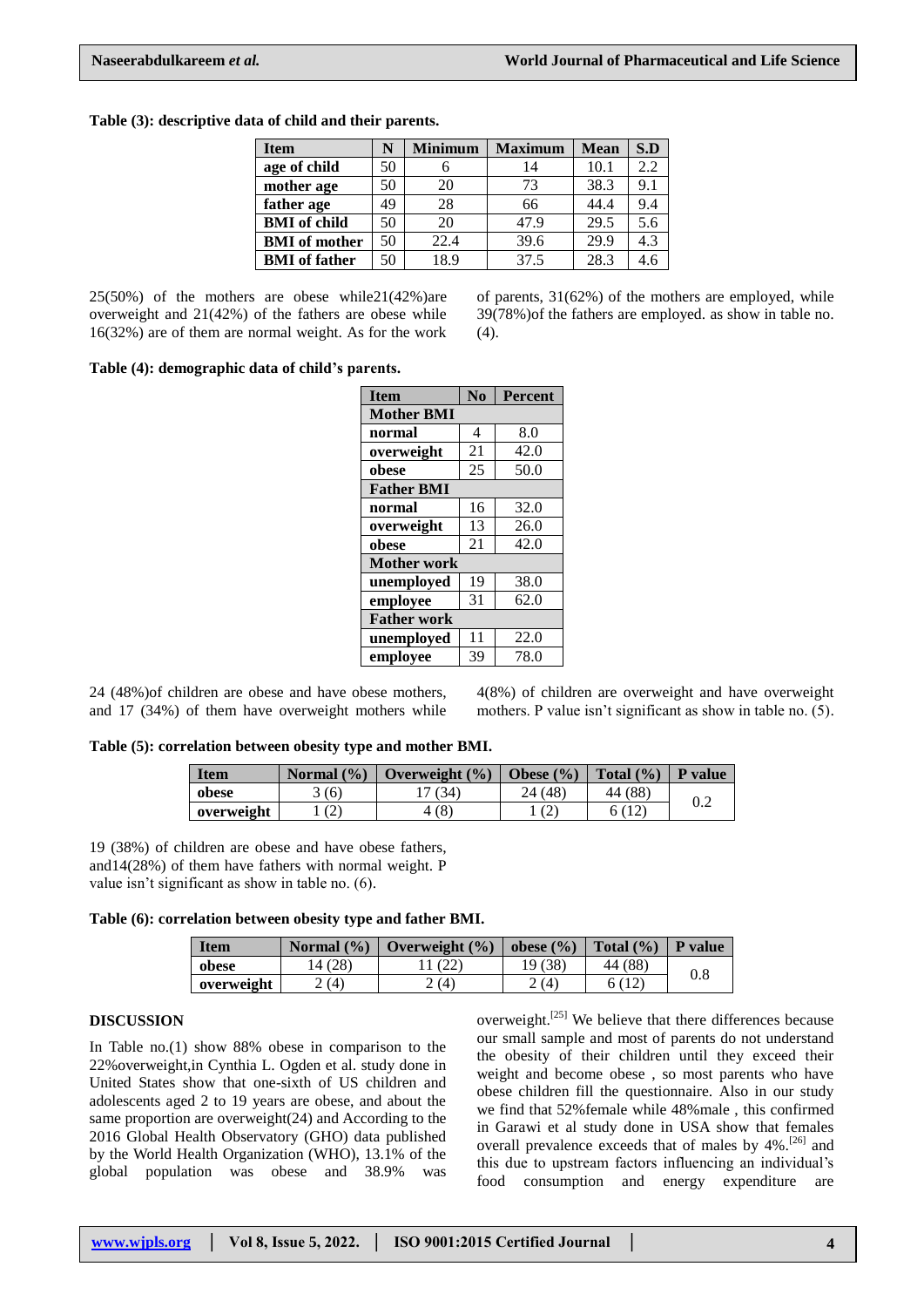multilayered and include not only the physical and food environment but also wider societal factor.<sup>[27]</sup> We found also that most of children in our study delivered vaginally and in Mueller et al. Article published in National Library of Medicine show that Of 1441 mothers, 961 delivered vaginally and 480 by cesarean. Compared with vaginally delivered children, cesarean delivered children had 1.4 (95% confidence interval (CI) 1.1-1.8) times greater odds of becoming overweight or obese in childhood(28).this may be due to most of mothers are old age and multiparty and obese child was the last child in the family,so for that most of them vaginally delivered.About the feeding in the first year of child ,in our study we found that 44%of children on breastfeeding feeding and 26% on formula and 30% mixed feeding , in Horta Bl et al . Article published in Geneva found that breastfeeding was associated with a reduction of 13% in the odds of overweight and obesity , and found that each additional month of breastfeeding was associated with a 4% reduction in the prevalence of overweight.<sup>[29]</sup> In our study the most children on exclusive breast feeding and this may be due to our small sample regarding diseases of mother during first year which most important disease is Diabetes mellitus ,We found in our study that 96% of children whose mothers didn't suffer from DM during pregnancy but most of mothers are complaining of increase the weight which in Metzger Et al article published in England found that mothers of increased weight are more likely to have higher glucose levels that do not exceed the cut off for GDM, but nevertheless confer elevated risks similar to those associated with frank GDM.<sup>[30]</sup>

About time spending for physical activities or watching TV ,in our study we find that 68%of children don't participate in daily physical activity and this may be due to their obesity.in Lazzer S et al article showed that children involved in relatively high levels of activity often have less adiposity than more sedentary youth.<sup>[31]</sup> Accelerometers have been used to define physical activity in terms of intensity and Trost SG, Et al studies have observed that children who are obese spend less time than healthy- weight peers in vigorous and hard activity.[32]

and When compared to time that child spends for watching TV or phone ,in our study about 96% of children spend more than 8 hours for watching TV or phone so this cause decrease physical activity and In addition, most children enjoy watching TV and eating unhealthy foods such as sweets and fast food,according to Thivel & Chaput, et al.the time spent on sedentary behaviors is exacerbated by excessive calorie intake Thus, spending more time in less vigorous activities, such as watching TV, using the computer, and playing video games, has contributed to the weight gain of children , as the main physiopathology of this disorder is the positive balance of energy intake.<sup>[33]</sup> The study of Francis et al. showed that an average child spends 93% of their lunch time and 97% of the time during snacks in

#### front of TV screen.<sup>[34]</sup>

In Table no (2) We find that 42% of children always and 24% sometimes eat breakfast While in line with Wang et al. and Bruening et al., we found students having two breakfasts had the lowest risk of being overweight, and breakfast skippers had the highest risk.<sup>[35,36]</sup> And also we found that 38%of children eat when they alone or angry .in the study of Moens Et al shown that overweight children eat when they are not hungry much more often than non-overweight children due to emotional stress.[37] our study also shows that 38%of children always eat snacks and this confirmed in Fisher et al study that in the obese children the amount of energy consumed as snacks was 19% higher comparing to their non-obese counterparts.<sup>[38]</sup> And 42% of them sometimes eat fast food .In a research run by Gillis and Bar et al.eating out" or ordering food became avery popular habit. The favourite foods which children eat outside of their homes is so called fast food hamburgers, hot-dogs, pizzas. Such meals are most often high in calories, saturated fats, at the same time they are scanty in nutrients needed for proper development of a child and in the group of obese children 8 meals per month were eaten outside of home and children with a proper weight ate on average 5meals per month outside of home.<sup>[39]</sup>

In table no (3) we found that mean of age of obese and overweight children was10 and mean of child BMI was 29.5,according to new figures published on 24 July 2018 by Public Health England (PHE) found that the level of severe obesity in children aged 10 to 11 years in England has reached the highest point since records began(40) and also we find that mean of ages for mother and father are 38 and 44 respectively , in Myrskyla M et al. study done in 2012 found that children born to older mother have high risk of being obese and higher rates of diabetes.<sup>[41]</sup>

In Table no(4) ,we find that 50 %of mothers obese and 42% are overweight and 42% of the fathers are obese Previous studies reported that children of obese parents have a higher risk of obesity. If both parents are obese, they were reported to have a 30–40% risk of their children being obese,when both parents were not obese, the risk was only  $14\%$ .<sup>[42,43]</sup> in a retrospective cohort study. Lazzeri et al. showed that maternal obesity increased risk of childhood obesity by 6 times compared with normal weight mothers.<sup>[44]</sup> Also we found that  $62\%$ of mothers and 78%of fathers are employed .In Cawley and Liu et al. Study who examine mothers' time use based on the American Time Use Survey, find that employed women spend less time cooking and eating with their children.<sup>[45]</sup> Likewise, Gaina et al. who investigate the effects of maternal employment on nutrition habits such as the regularity of breakfast, snacks and dinner and the speed at which meals are eaten,show that among a sample of 12- to 13-year-old Japanese schoolchildren, mother's employment status affects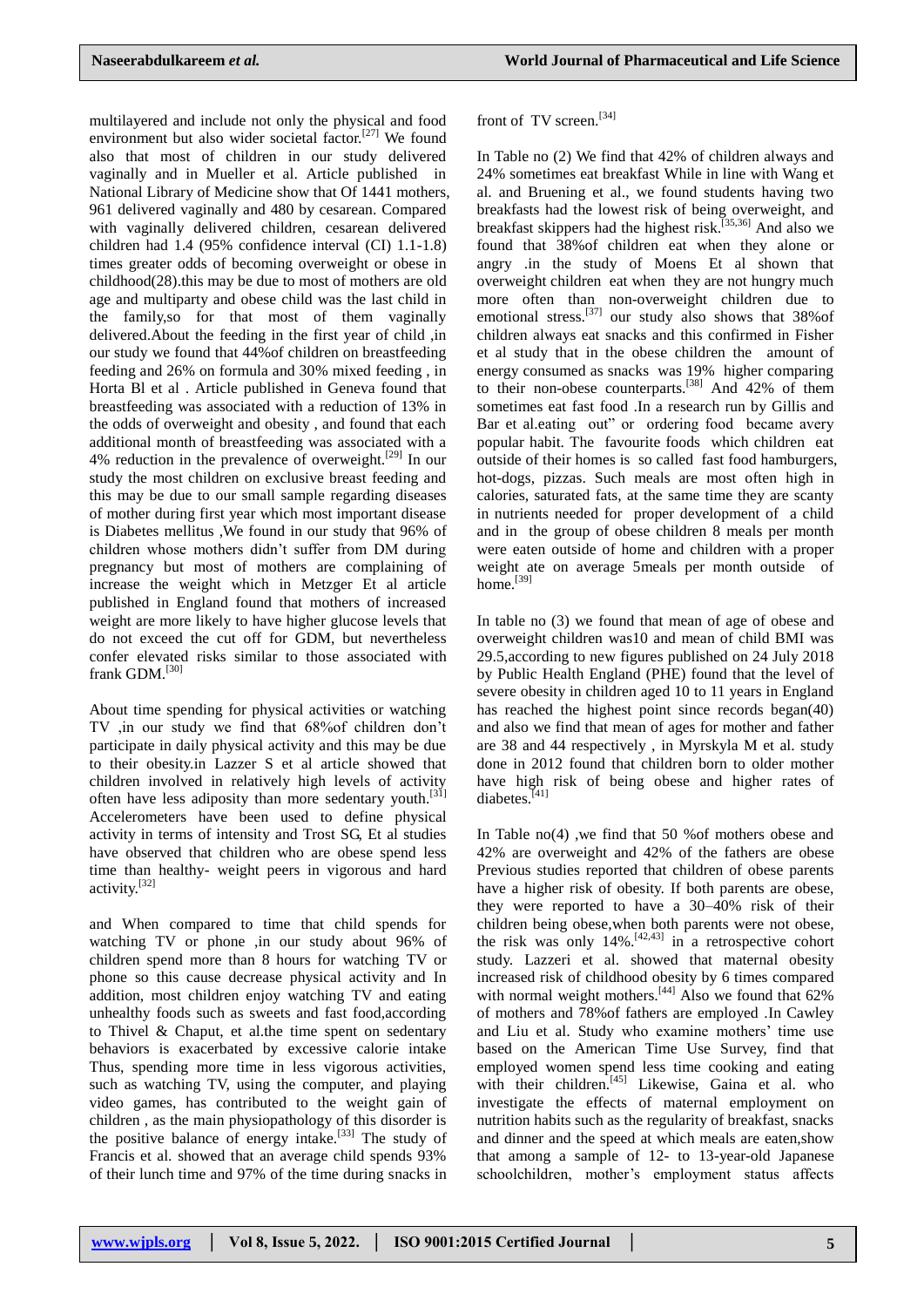children's eating habits in a way that could lead to weight problems. $[46]$  Also these mean better family income than unemployed parent ,In Alwan et al study done among school children in Riyadh, Saudi Arabia showed the relation of Family income and childhood obesity found that children aged 6–16 years were more likely to be overweight if their families had higher income (p-value  $< 0.01$ ), compared to families with low income.[47]

In Tables no (5) (6) we found that there is most of obese children have obese parent. But no significant correlation between them . In Savashan et al. Study found that the prevalence of obesity increased significantly in children of parents with high Body Mass Index  $(BMI)^{[48]}$  Ozturk and Akturk Et al.also found that the BMI averages of parents of the obese stu- dents were higher.[49] in Manios Et al study confirmed parental overweight shows a significant association with the children's weight status and this effect is mainly accounted for by a combination of genetic and behavioral factors, as parents have a strong influence on their children's eating and drinking habits, as well as on their activity levels.<sup>[50]</sup> Non significant correlation in our study maybe due to our small sample and our sample mostly consist of obese children and very few overweight children.

### **CONCLUSION**

The growing problem of childhood obesity can be curbed if society focuses on the causes. There are many components that affect childhood obesity, some more important than others. A combined diet and physical activity intervention carried out in the community with an educational component is most effective for obesity or overweight prevention. If parents followed a healthier lifestyle at home, many obesity problems could be avoided. This will have the biggest impact on the decisions children make when choosing foods to eat at school and in fast food restaurants and choosing to be active. Focusing on these causes can reduce childhood obesity over time and lead to an overall healthier society.It is very important to recognize overweight and obese children in school. Obesity prevention programs should be organized for all children. Social and school life can be managed with programs that involve teachers, students and their families to raise awareness of obesity. Obesity should be a national public health priority in our country.

### **LIMITATIONS**

- 1. Difficulty collecting data due to schools being disrupted as a result of the COVID-19 pandemic
- 2. Difficulty completing the questionnaire as a result of the many questions that need to allocate more time by parents and children
- 3. Some children and parents do not know their weight and height accurately and we had to measure their weight and height

4. Some parents do not remember enough information about their children in the first years of their life

#### **Recommendation**

The study recommends educating people by providing practical and understandable information about healthy eating that people can easily incorporate into their daily lives and to encourage active lifestyles in children. Governments should make sure that adequate facilities, like recreational spaces, walking and cycling pathways , all these places should be available for children, as well as the establishment of timely and appropriate examination, diagnosis and treatment of diseases that may increase the risk of developing obesity in children.

#### **REFERENCES**

- 1. Schwartz MB, Puhl R. Childhood obesity: a societal problem to solve. Obes Rev., 2003; 4: 57-71. [Abstract]
- 2. Cole TJ, Bellizzi MC, Flegal KM, Dietz WH. Establishing a standard definition for child overweight and obesity worldwide: international survey. BMJ, 2000; 320: 1240-1243. [Abstract / Full Text / PDF]
- 3. Anderson PM, Butcher KE. Childhood obesity: trends and potential causes. Future Child, 2006; 16: 19-45. [Abstract]
- 4. Gupta RK. Nutrition and the Diseases of Lifestyle. In: Bhalwar RJ, editor. Text Book of Public health and Community Medicine. 1st ed. Pune: Department of community medicine.AFMC, New Delhi: Pune in Collaboration with WHO India Office, 2009; 1199.
- 5. NS, Suchindran C, North KE, Popkin BM, Gordon-Larsen P. Association of adolescent obesity with risk of severe obe- sity in adulthood. JAMA, 2010; 304(18): 2042-2047.
- 6. Jones, A.D.; Acharya, Y.; Galway, L.P. Urbanicity Gradients are associated with the household-and individual-level double burden of malnutrition in Sub-Saharan Africa. J. Nutr, 2016. [CrossRef] [PubMed]
- 7. Prentice, A.M. The emerging epidemic of obesity in developing countries. Int. J. Epidemiol, 2005; 35: 93–99. [CrossRef] [PubMed]
- 8. Boutayeb, A.; Boutayeb, S. The burden of non communicable diseases in developing countries. Int. J. Equity Health, 2005; 4: 2. [CrossRef] [PubMed]
- 9. Tilg H, Moschen AR, Kaser A.Obesity and the microbiota. Gastroenterology, 2009; 136: 1476– 1483.
- 10. Berenson GS. Bogalusa heart study group. Health consequences of obesity. Pediatr Blood Cancer, 2012; 58(1): 117–21.
- 11. Hallal, P. C., Andersen, L. B., Bull, F. C., Guthold, R., Haskell, W., Ekelund, U., & Group, L. P. A. S. W. Global physical activity levels: surveillance progress, pitfalls, and prospects. The lancet, 2012; 380(9838): 247-257.
- 12. Ogden CL, Flegal KM, Carroll MD, Johnson CL. Prevalence and trends in overweight among US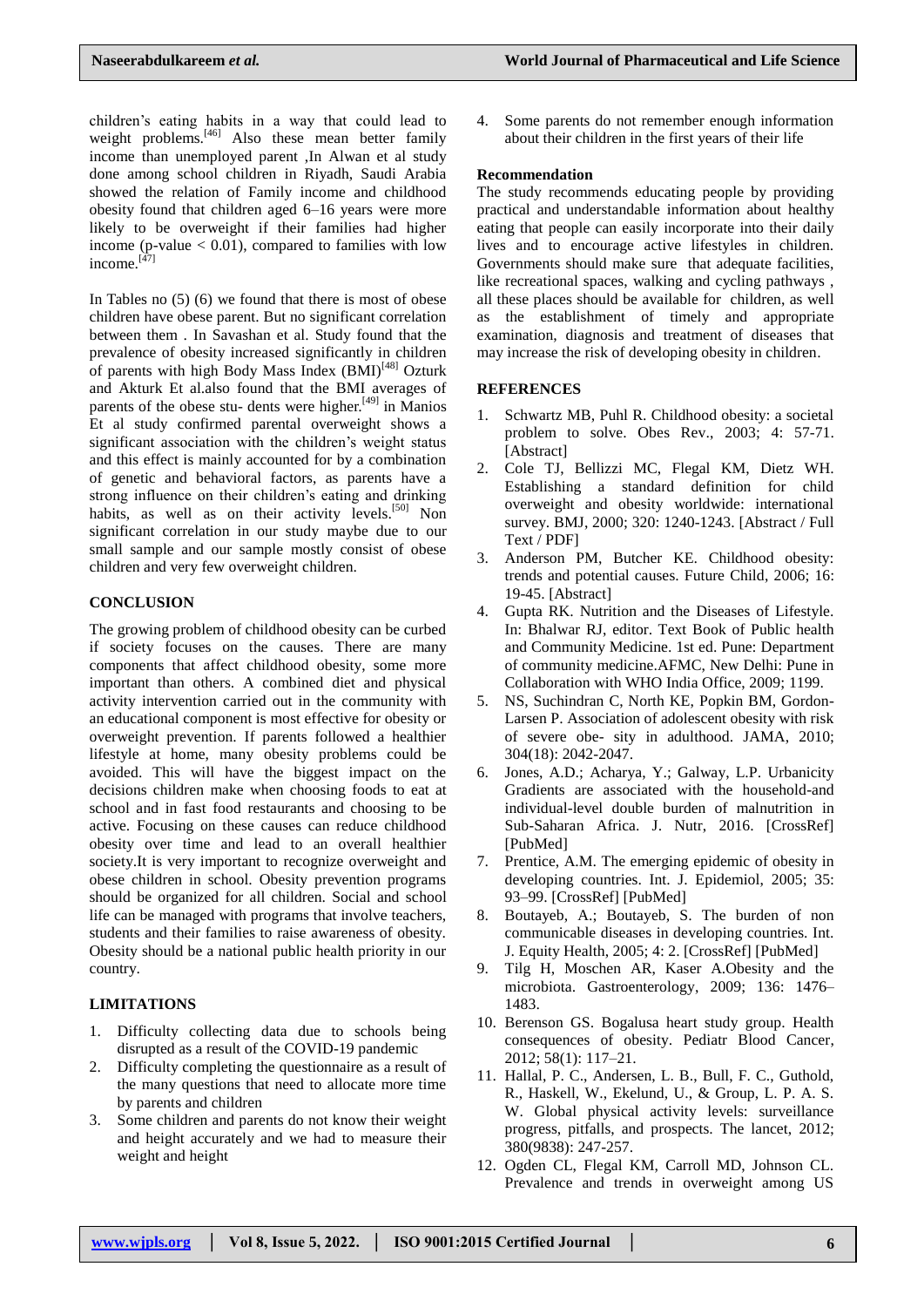children and adolescents. JAMA, 2002; 288: 1728- 32.

- 13. World Health Organization: Interim Report of the Commission on Ending Childhood Obesity. Geneva, WHO, 2015.
- 14. The society of endocrinology and metabolism of turkey. Obesity diagnosis and treatment guideline, 2014. Available from: http://www. turkendokrin.org/files/file/OBEZITE\_TTK\_web.pdf.
- 15. M A. Childhood Obesity, Unrecognized Public Health Challenge in Nepal. Kathmandu University Medical Journal, 2010; 8(32): 358–9.
- 16. Dancause KN, Vilar M, Wilson M, Soloway LE, DeHuff C, Tarivonda L, et al. Behavioral risk factors for obesity during health transition in Vanuatu, South Pacific. Obesity, 2013; 21(1).
- 17. Mohsin F, Tayyeb S, Baki A, Sarker S, Zabeen B, Begum T, et al. Prevalence of obesity among affluent school children in Dhaka. Mymensingh medical journal: MMJ., 2010; 19(4): 549–54.
- 18. Amin TT, Al-Sultan AI, Ali A. Overweight and Obesity and their Association with Dietary Habits, and Sociodemographic Characteristics Among Male Primary School Children in Al-Hassa, Kingdom of Saudi Arabia. Indian J Community Med, 2008; 33(3): 172–81.
- 19. Sharma A, Sharma K, Mathur KP. Growth pattern and prevalence of obesity in affluent schoolchildren of Delhi. Public Health Nutr., 2007; 10(5): 485–91.
- 20. Goyal RK, Shah VN, Saboo BD, Phatak SR, Shah NN, Gohel MC, et al. Prevalence of overweight and obesity in Indian adolescent school going children: its relationship with socioeconomic status and associated lifestyle factors. J Assoc Physicians India, 2010; 58: 151–8.
- 21. Tee E-S, Khor S-C, Ooi H-E, Young S-I, Zakiyah O, Zulkafli H. Regional study of nutritional status of urban primary schoolchildren. 3. Kuala Lumpur, Malaysia. Food Nutrition Bulletin, 2002; 23(1): 41– 7.
- 22. Langendijk G, Wellings S, van Wyk M, Thompson SJ, McComb J, Chusilp K. The prevalence of childhood obesity in primary school children in urban Khon Kaen, northeast Thailand. Asia Pacific J Clin Nutri, 2003; 12(1).
- 23. Epstein, L.H.; Goldfield, G.S. Physical activity in the treatment of childhood overweight and obesity: Current evidence and research issues. Med. Sci. Sports Exerc, 1999; 31(11): S553–S559. [CrossRef] [PubMed]
- 24. Ogden CL, Carroll MD, Kit BK, Flegal KM. Prevalence of childhood and adult obesity in the United States, 2011-2012. JAMA, 2014; 311(8): 806–814. [PMC free article] [PubMed] [Google Scholar]
- 25. World Health Organization. Global Health Observatory (GHO) data: overweight and obesity, 2016 [Internet] World Health Organization; Geneva, 2016. [cited 2020 Mar 6]. Available from:

https://www.who.int/gho/ncd/risk\_factors/overweigh t/en. [Google Scholar]

- 26. WHO Global InfoBase: Data for saving lives, 2010. Available from https://apps.who. int/infobase/Index.aspx.
- 27. Viner RM, Ozer EM, Denny S, Marmot M, Resnick M, Fatusi A et al. Adolescence and the social determinants of health. Lancet, 2012; 379: 1641– 1652.
- 28. Mueller NT, Mao G, Bennet WL, Hourigan SK, Dominguez-Bello MG, Appel LJ, Wang X.Int J Obes (Lond). 2017 Apr;41(4):497-501. doi: 10.1038/ijo.2016.219. Epub, 2016 Nov 30.
- 29. Horta BL, Victora CG. Long-term effects of breastfeeding – A Systematic Review. Geneva: World Health Organization, 2013.
- 30. HAPO Study Cooperative Research Group. Metzger BE, Lowe LP, et al. Hyperglycemia and adverse pregnancy outcomes. N Engl J Med, 2008; 358: 1991–2002.
- 31. Lazzer S, Boirie Y, Bitar A, Montaurier C, Vernet J, Meyer M, et al. Assessment of energy expenditure associated with physical activities in free-living obese and nonobese adolescents. Am J Clin Nutr, 2003; 78(3): 471-9.
- 32. Trost SG, Kerr LM, Ward DS, Pate RR. Physical activity and determinants of physical activity in obese and non-obese children. Int J Obes Relat Metab Disord, 2001; 25(6): 822-9.
- 33. Enes CC, Slater B. Obesity in adolescence and its main determi- nants. Rev Bras Epidemiol, 2010; 13: 163-71.
- 34. Francis LA, Lee Y, Birch LL. Parental weight status and girls' television viewing, snack-ing, and body mass indexes. Obes Res., 2003; 11: 143-151.
- 35. Bruening, M.; Afuso, K.; Mason, M. Associations of and Parental Factors Among Preschool Students. Health Educ. Behav, 2016; 43: 665–673.
- 36. Wang, S.; Schwartz, M.B.; Shebl, F.M.; Read, M.; Henderson, K.E.; Ickovics, J.R. School Breakfast and Body Mass Index: ALongitudinal Observational Study of Middle School Students. Pediatr. Obes, 2017; 12: 213–220.
- 37. Moens E, Braet C. Predictors of disinhibited eating in children with and without over-weight. Behav Res Ther, 2007; 45: 1357-1368
- 38. Fisher JO, Cai G, Jaramillo SJ, et al. Heritability of hyperphagic eating behavior and appetite-related hormones among Hispanic children. Obesity (Silver Spring), 2007; 15: 1484- 1495.
- 39. Gillis LJ, Bar-Or O. Food away from home, sugarsweetened drink consumption and juvenile obesity. Am Coll Nutr, 2003.
- 40. LT U, PL S. Severe child obesity levels at record high in 10-to 11-year-olds. BRITISH DENTAL JOURNAL, 2018 Aug 10; 225(3): 207.
- 41. Myrskylä M, Fenelon A. Maternal age and offspring adult health: evidence from the health and retirement study. Demography, 2012 Nov 1; 49(4): 1231-57.